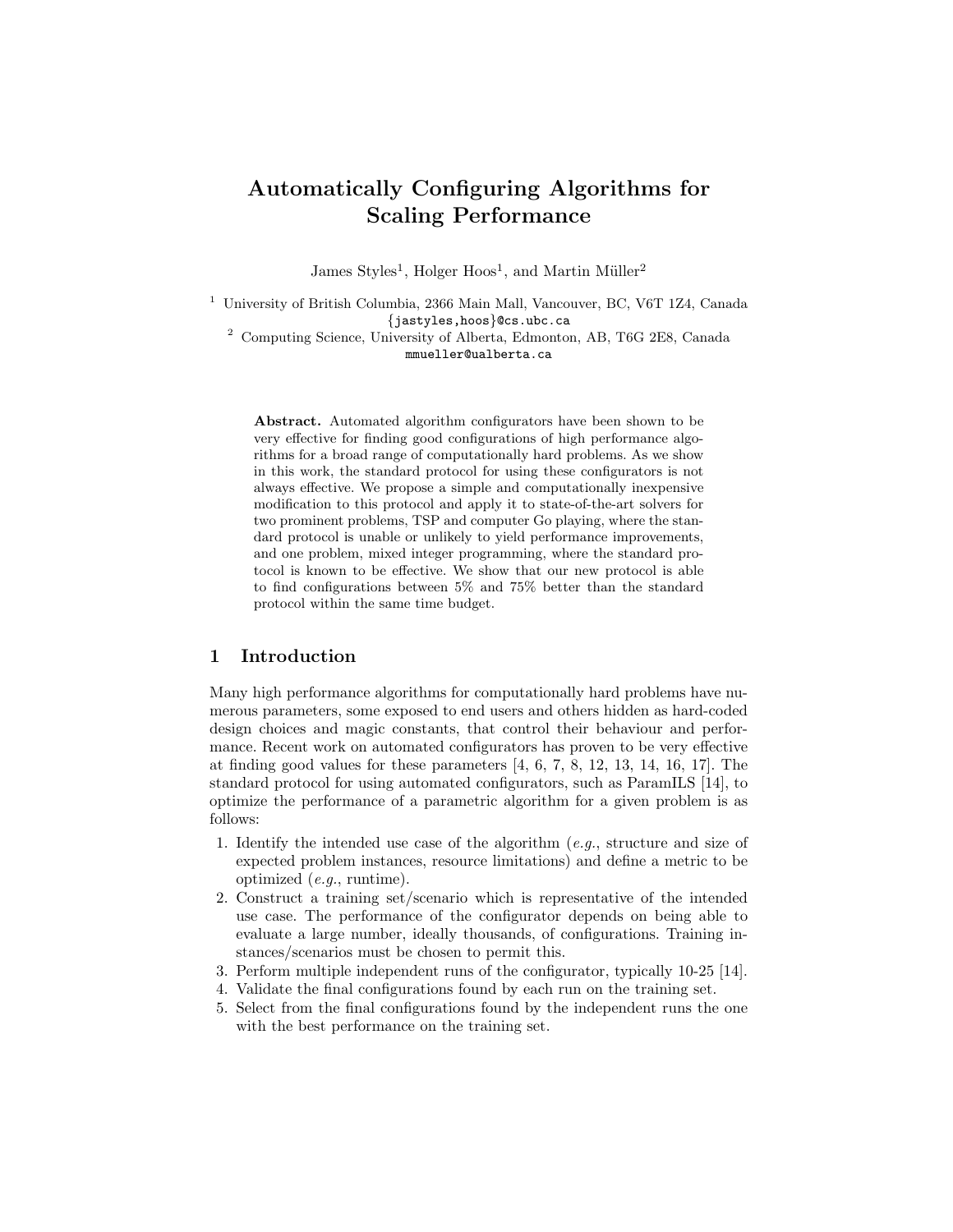While this protocol has been successfully applied to many problems and solvers, we have observed that it is not always feasible. In particular, for Step 2, choosing a training set becomes problematic if the time taken to evaluate a configuration on the training settings is too large. This is the case for Fuego [9], a state-of-theart computer Go player based on Monte Carlo tree search (MCTS). The time taken to evaluate a single configuration of Fuego for competition level play can take hours or even days (see Section 5.3). For ParamILS to have any hope of finding a good configuration, each run would have to be allowed to take several years. In situations of this nature, a training set significantly easier than the intended use case must be used. Unfortunately, the use of easier training sets may lead to configurations whose performance may not scale up to the intended use case.

In this paper, we explore a simple modification to the standard protocol for using automated configurators that attempts to resolve this problem in a generic manner. We apply our new protocol to three well-known problems and configuration scenarios. The first of these is the traveling salesperson problem (TSP), a widely studied combinatorial optimization problem with numerous industrial applications, for which we configure Keld Helsgaun's implementation of the Lin-Kerninghan algorithm (LKH) [11], the best incomplete solver for TSP currently known (and far superior to any complete solver in terms of finding optimal or near-optimal solutions fast). In an early stage of our work, described in Section 2, we found that the standard protocol is ineffective for this configuration scenario. Our second scenario concerns computer Go playing, a grand challenge in artificial intelligence, using the state-of-the-art Monte Carlo tree search (MCTS) based player Fuego [9]. Evaluating configurations for this scenario requires playing hundreds of games (see Section 4.3) which becomes prohibitively expensive for the intended use case. This makes using the standard protocol infeasible. The third scenario we consider involves solving mixed integer programming (MIP) problems, which are widely used for representing constrained optimization problems in academia and industry, using the state-of-the-art commercial solver CPLEX [2]. Unlike for the other two scenarios, the standard protocol has been proven to be very effective for this configuration scenario [12]; our primary motivation for studying it here is to verify that our new protocol does not lead to compromised configuration performance in cases where the standard protocol is already effective.

The remainder of this paper is structured as follows. Section 2 illustrates the problems we have encountered using the standard protocol for configuring LKH. Section 3 presents our new protocol. Section 4 describes the three configuration scenarios we consider in this work in more detail. Section 5 explains the experimental setup we used for evaluating our new configuration protocol, and Section 6 presents the empirical results we obtained. Section 7 provides conclusions and an overview of ongoing and future work.

## 2 A first attempt at configuring LKH

The starting point for this work was an attempt to configure LKH [11] using ParamILS. In particular, we were interested in reducing the time taken to find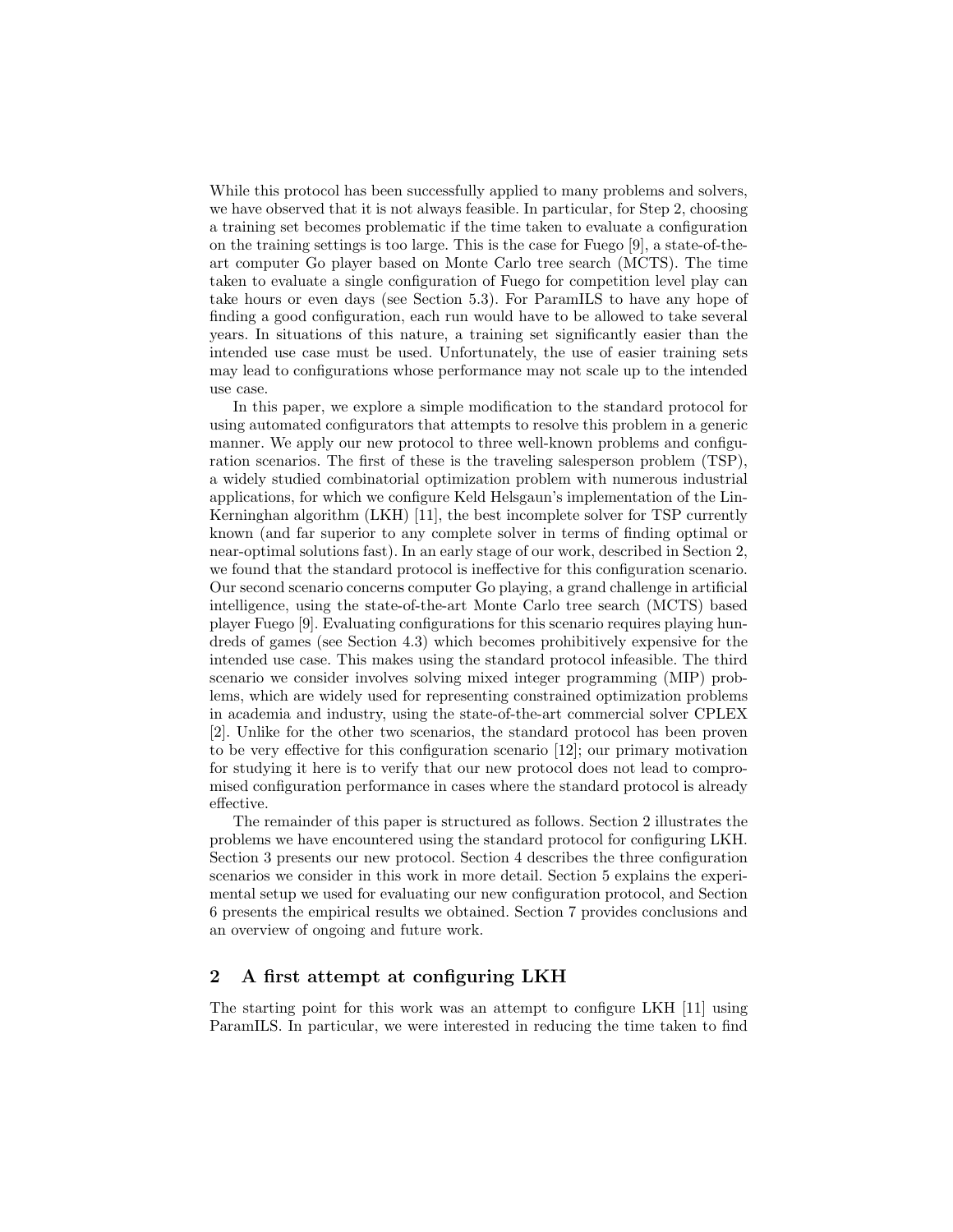

Fig. 1. Comparison between the selection and testing (PAR10) speedup, relative to the default configurations, for 300 configurations of LKH found by ParamILS using the easy instances, see Section 4.1, for both training and selection. Configurations shown in the CPU time column of Table 1 are filled in and coloured red. The size of the points for these configurations corresponds to the time required for finding them.

optimal (or near optimal) solutions for structured instances like those found in the well-known TSPLIB benchmark collection [15], with a focus on instances containing several thousand cities, on which LKH's default configuration can take several CPU hours on our reference machines (see Section 5) to find near-optimal solutions. As ParamILS requires thousands of evaluations [14] of an algorithm to reliably achieve good results, using such instances directly for training would result in individual configuration experiments with a duration of up to one year. Since this is infeasible, we decided to perform training on similarly structured, but significantly smaller (200–1500 node) instances which takes less than a CPU minute for the default configuration of LKH to solve.

Since LKH is an incomplete solver, there is no guarantee on the quality of solution found by a given run. We are therefore interested in the runtime of a configuration on an particular instance as well as the quality of solution found. To avoid constructing a Pareto front, we combine these two raw performance metrics using penalized average runtime (PAR10). This metric uses the total running time of a given run and then penalizes runs which are unable to achieve a target solution quality within some time cutoff. As we do not know the optimal solution quality for every instance used, we determine the target solution quality by using the final solution found by a single long run of the default configuration. On instances with a known optimal solution, the target quality chosen is often equivalent to the optimal for small instances and within 1% of the optimal for large instances.

Following the standard protocol, we performed multiple independent 24 CPUhour runs of ParamILS using this easier training set and optimizing for penalized average runtime (PAR10). The configurations found by these experiments performed very well on the training set, but often turned out to be worse than the default configuration when evaluated on the testing set, consisting of the larger instances we were ultimately interested in solving.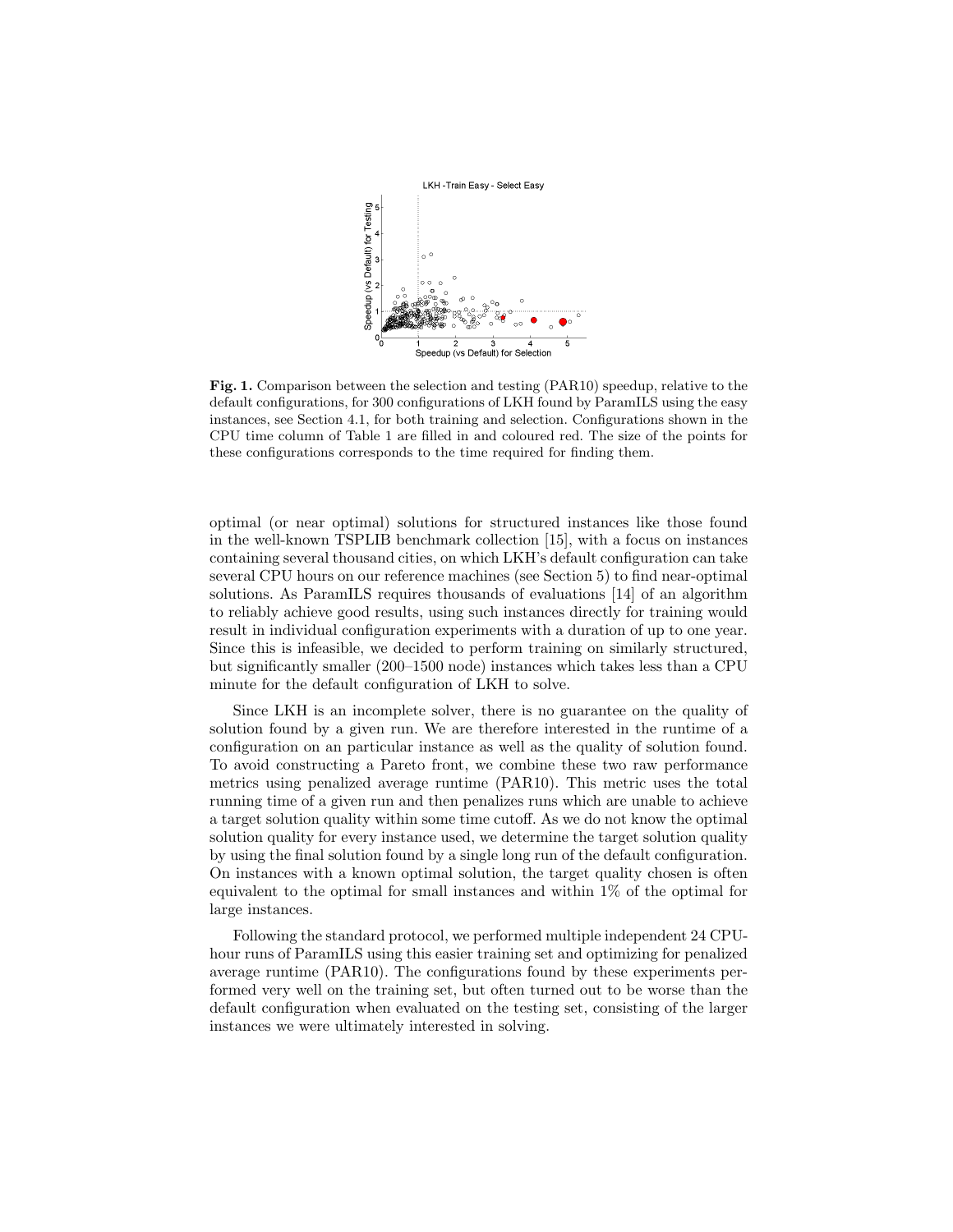To further explore the reasons for this apparent failure of the standard protocol, we expanded our experiment to include 300 independent 24-hour runs of ParamILS using the same metric and the same training set and evaluated the final configuration found by each of these runs on the entire testing set. As seen in Figure 1, we found that while the standard protocol for ParamILS was able to find good configurations, it was unlikely to select them. This is due to the fact that the performance of a configuration of LKH on the training set is not a good predictor of that configuration's performance on the testing set. Despite being ineffective as a predictor of testing set performance, the training set was able to guide runs of ParamILS to configurations with a speedup factor of up to 3.19, which suggests it still has value in the configuration process.

### 3 Automated algorithm configuration for scalable performance

To address the problem encountered in Section 2, we devised a simple modification to the standard protocol for using configurators such as ParamILS. Instead of selecting between the final configurations found in independent configurator runs based on their performance on the training set, we select based on their performance on a set of intermediate instances that are harder than the training set, but easier than the testing set. For this work, we define intermediate difficulty based on percentiles of the distribution of running time for the default configuration of a given solver over the testing set. This protocol has three advantages over alternative approaches: (1) it does not require any modifications to the underlying configurator; (2) it can reuse the results of existing configuration experiments; and (3) it can be set up to require only a moderate amount of additional processing time (in our experiments, the overhead is always below 50% of the total time budget). To assess this protocol, which we dubbed Train-Easy, Select-Intermediate (TE-SI), we compare it to the original protocol, Train-Easy, Select-Easy (TE-SE), and to an alternative approach, in which training is directly performed on the harder instances used for selection, Train-Intermediate, Select-Intermediate (TI-SI), always correctly accounting for the overhead required for evaluating configurations at the selection stage.

# 4 Configuration scenarios

## 4.1 Solving TSP using LKH

LKH [11] is a two-phase, incomplete solver for the TSP. It first performs deterministic preprocessing using subgradient optimization, which modifies the cost function of the given TSP instance while preserving the total ordering of solutions by tour length. The main goal of this first phase, which can sometimes already reach the desired solution quality, is to make an instance easier for the subsequent phase to solve. The second phase consists of a stochastic local search procedure based on chaining together so-called k-opt moves.

For the following experiments, we used a version of LKH 2.02, which we have extended to allow several parameters to scale with instance size and to make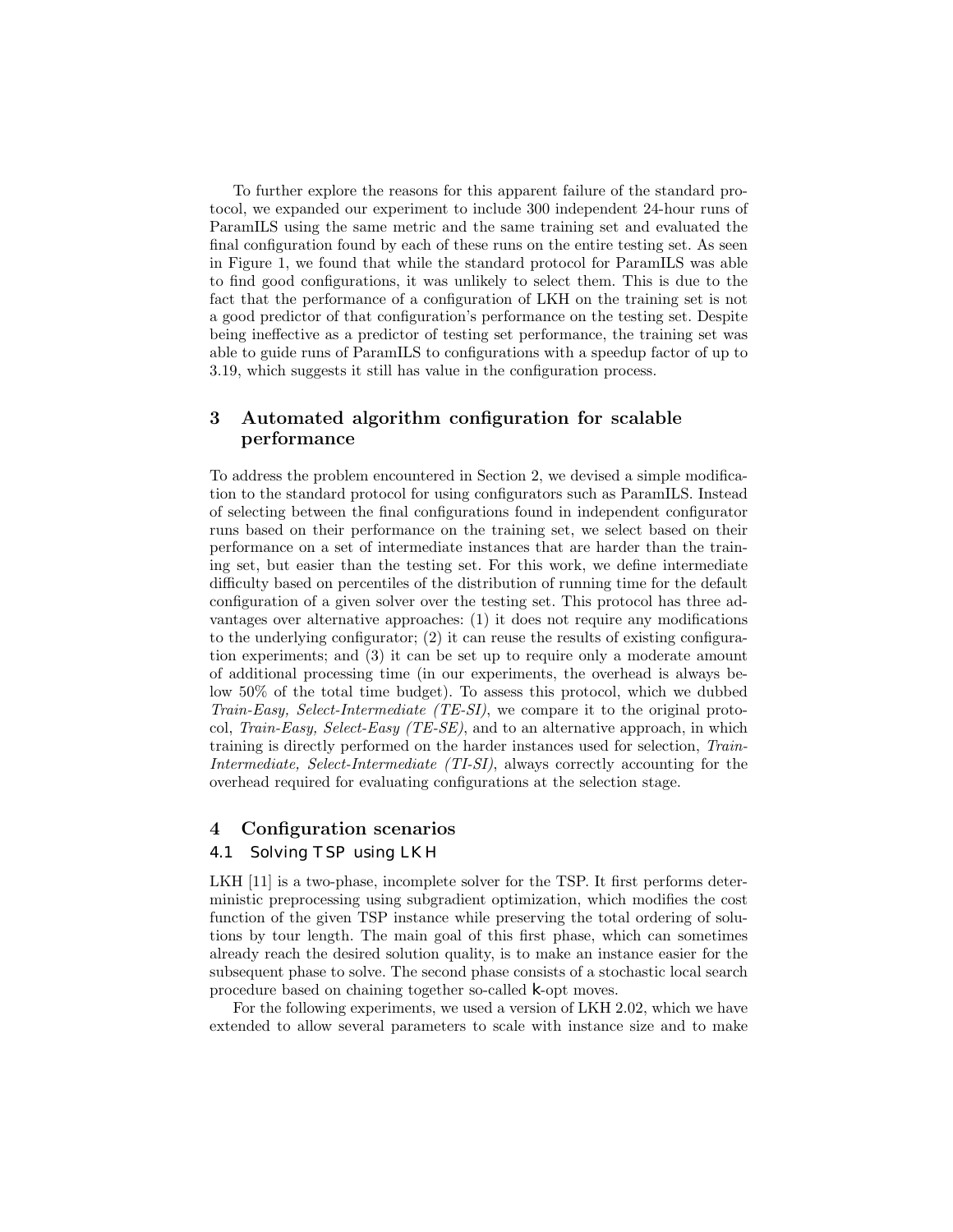use of a simple dynamic restart mechanism to prevent stagnation behaviour we had observed in preliminary experiments. The original configuration space is preserved by these modifications (i.e., it is possible to replicate the behaviour of any configuration for the original LKH 2.02 using our extended version).

Training and testing were done using instances from the well-known TSPLIB benchmark collection [15]. TSPLIB is a heterogeneous set consisting mostly of industrial and geographic instances. The original TSPLIB set contains only 111 instances; since we consider this too small to allow for effective automated configuration and evaluation, we generated new TSP instances based on existing TSPLIB instances by randomly selecting 10%, 20%, or 30% of the existing instance's nodes to be removed. These TSPLIB-like instances retain most of the original structure and are comparable in difficulty to the original instance, ranging from requiring a factor of 30 less time to a factor of 900 more time for the default configuration of LKH to solve.

The modified version of LKH 2.02 and the TSPLIB-like instances will be made available on our website upon publication.

#### 4.2 Solving MIP using CPLEX

CPLEX is one of the best-performing and most widely used solvers for mixed integer programming problems. It is based on a highly parameterized branchand-cut procedure that generates and solves a large number of linear programming (LP) subproblems. While most details of this procedure are proprietary, at least 76 parameters which control CPLEX's performance while solving MIP problems are exposed to end users.

Our work on this scenario aims to mirror recent work by Hutter et al. [12] for configuring CPLEX 12.1 on the CORLAT instance set, for which the standard protocol for using ParamILS was able to achieve a 52-fold speedup over the CPLEX default settings. The CORLAT instance set consists of 2000 instances based on real data modeling wildlife corridors for grizzly bears in the Northern Rockies [10]. Our goal in considering this scenario is to show that our new configuration protocol is effective even in scenarios where the default protocol is known to work well.

Hutter et al. [12] used CPLEX 12.1, the most recent version available at the time of their study. CPLEX 12.3, the current version at the time of this writing, performs significantly better on the CORLAT instances, achieving a speedup factor of up to 90 on the hardest instances in the set. To compensate for this significant improvement of the default configuration, we performed a 1/50th time scale replica of the configuration experiments conducted by Hutter *et al.* [12]. Reducing the runtime of ParamILS and the per-instance cutoffs preserves both the percentage of training instances that the default configuration is capable of solving within the time cutoff as well as the number of evaluations ParamILS is able to perform within the total configuration time budget. The results of our experiments depend only on the ratio of per-instance runtime to total configuration time and are invariant with respect to the overall time scale. While we used significantly reduced configuration times, we believe that our results should generalize to longer configuration runs using harder instances.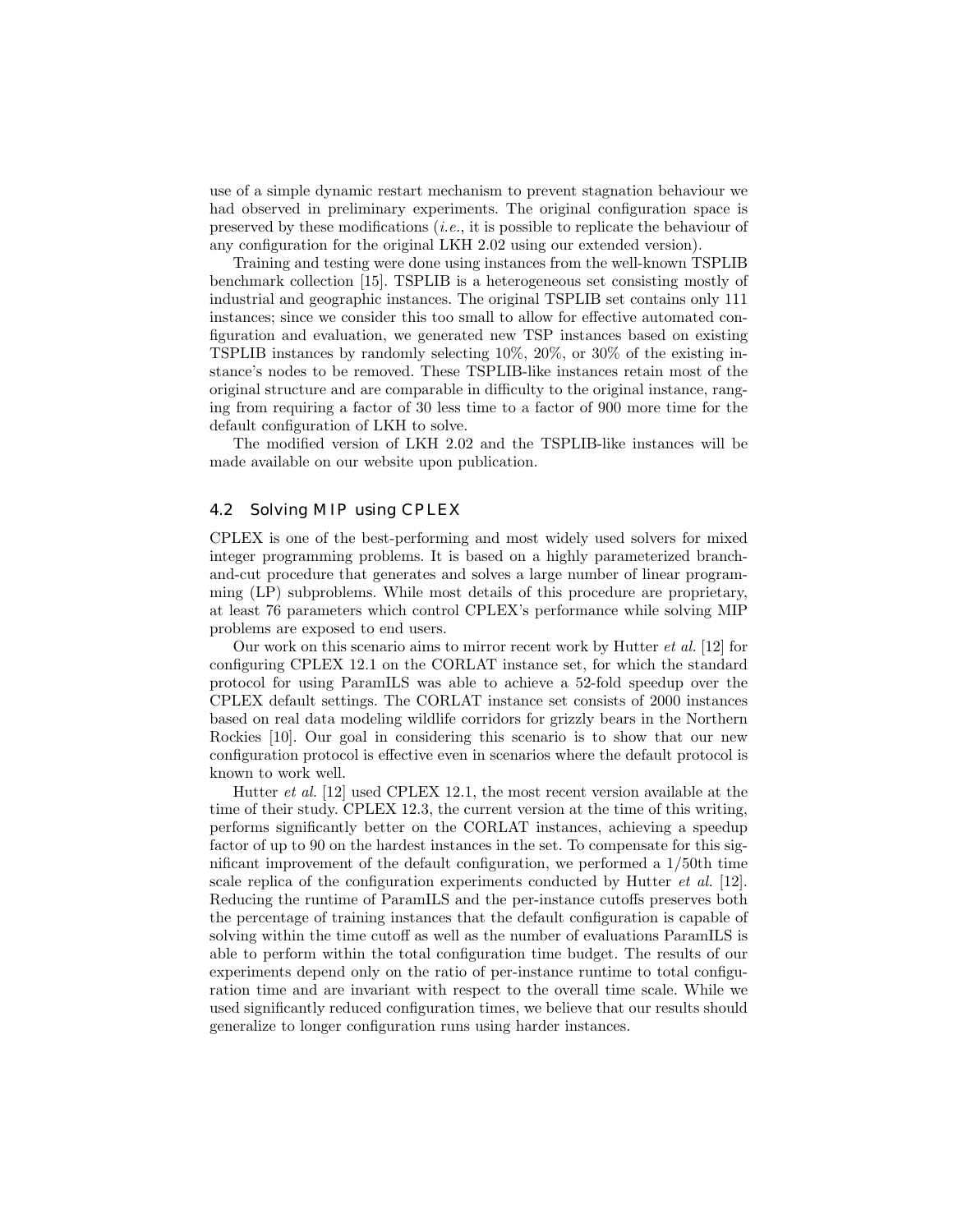The metric being optimized for this scenario is penalized average runtime (PAR10). We measure the total running time of given run and penalize if it is unable to find the optimal solution within a cutoff of 1 hour for testing, 6 seconds for training on easy and 24 seconds for training on intermediate. CPLEX is a complete solver, so every run of a configuration that does not exhibit errant behaviour is guaranteed to find the optimal solution to every instance given enough computational resources. For this scenario, cutoffs and penalties are only used to limit the total computational effort of performing these experiments.

We also applied the TE-SI protocol to CPLEX 12.1. We found configurations that offered significant speedups ( $\geq 50$ ) compared to the default configuration of 12.1, improving upon the results found in [12]; however, the overall result remained qualitatively similar to our work with CPLEX 12.3. We do not present our results for CPLEX 12.1 due to space limitations.

#### 4.3 Playing Go using Fuego

Developing programs for the game of Go has been a topic of intense study over the last five decades. Only recently, with the advent of Monte Carlo Tree Search (MCTS), has the strength of Go programs caught up with top human players, at least on small board sizes (up to  $9 \times 9$ ). MCTS combines position evaluation by randomized playouts of the remainder of a game with a new, selective search approach that balances exploration and exploitation: the algorithm combines exploration of parts of a game tree that are still underdeveloped with exploitation by deep search of the most promising lines of play. The open-source project Fuego [9] contains both a game-independent framework for MCTS and a state-of-theart Go program. The program was the first to beat a top human professional player in an even game on the  $9 \times 9$  board and has won numerous computer competitions [1].

Like the other configuration scenarios we study in this work, Fuego has a large number of configurable parameters. The performance metric to be optimized is the win rate of a configuration when played against the default configuration. Note that the baseline is not necessarily 50%: For certain board sizes and playout limits, the default configuration is stronger playing black than white, while for other board sizes and playout limits, the opposite holds.

Noisy evaluations Since Fuego uses a randomized playout strategy in its core MCTS procedure, the win rate of any set of test games played with Fuego varies. This introduces a significant source of noise when evaluating configurations of Fuego. This noise must be compensated for by playing additional games; otherwise, the observed win rates are meaningless  $(e.g., \text{ with } 10 \text{ games played, there})$ is a more than 40% chance that the observed win rate of a configurations differes from its true win rate by at least  $10\%$ ). The exact number of games needed depends on the true win rates of the configurations being compared, but often hundreds, if not thousands, of games are required to reduce the chance of incorrectly ranking two configurations to less than 1%. A key point is that the closer two configurations are in true win rate, the more games are needed to correctly rank them. We note that while in principle, similar concerns arise for many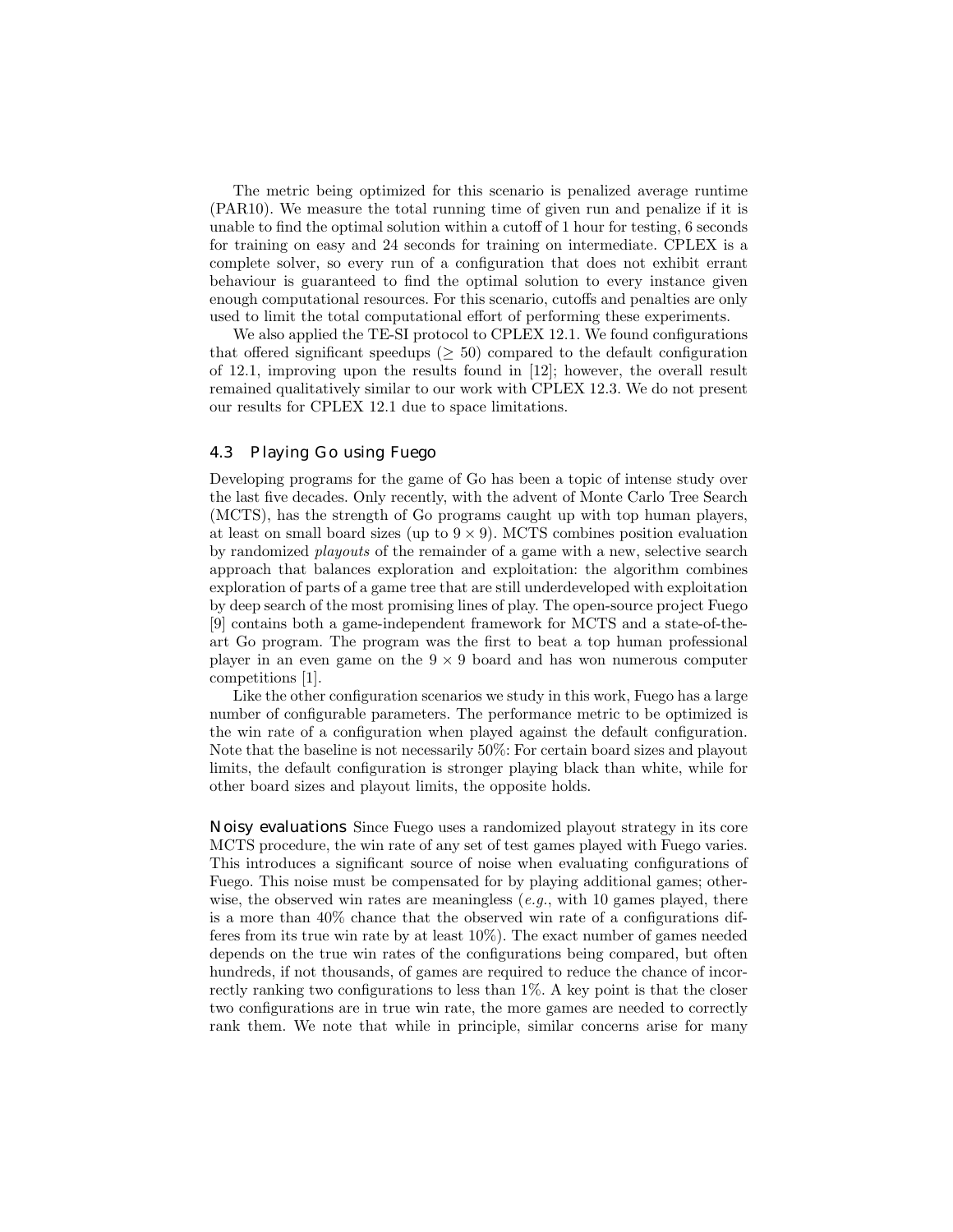other configuration scenarios involving randomised algorithms, the amount of evaluation noise in the case of Fuego (and other randomised game players) is particularly large, due to the fact that individual games have binary outcome.

This is particularly problematic for automatic configurators like ParamILS, which often rely on a sequence of small incremental improvements to a configuration. If the improvement is too small, then it will be dwarfed by the noise in the evaluations and it is impractical to play a sufficient number of games, potentially thousands, to adequately compensate. We compromise by playing as many games as are necessary to evaluate a configuration, up to a limit of 200, during training. We note that when comparing two configurations with true win rates (as determined in playing against some reference configuration) within 1% of each other, there is a 20.7% chance of incorrectly ranking them based on a set of 200 games.

#### 5 Experimental setup

For each configuration scenario, we defined three instance sets of distinct difficulties: an easy instance set, designed to allow ParamILS to perform at least several hundred evaluations of candidate configurations; a hard instance set, designed to represent the difficulty of instances/situations that we are interested in optimizing the target algorithms performance for; and a set of intermediate instances with a difficulty between the easy and hard instances. The exact definition of easy, intermediate and hard is specific to each the configuration scenario.

Using these sets, we performed three sets of configuration experiments using independent runs of ParamILS. (We chose ParamILS, because it is the only readily available algorithm configuration procedure that has been demonstrated to work well on configuration scenarios of the difficulty considered here.) In the first set of experiments, we used the easy instances during training and then selected a configuration, from the set of the final configurations produced across a number of independent runs of ParamILS, according to its performance on the same (easy) set (this is the standard protocol, TE-SE). The second set used the easy instances set for training, but intermediate instances for selection (this is our new protocol, TE-SI). The third set used the intermediate instances for both training and selection (TI-SI). All testing was performed on the hard instances. (Recall that we are interested in the case where the hard instances are too difficult to be used in training.)

LKH and CPLEX experiments were performed on the 384 node DDR partition of the Westgrid Orcinus cluster; Orcinus runs 64-bit Red Hat Enterprise Linux Server 5.3, and each node has two quad-core Intel Xeon E5450 64-bit processors running at 3.0 GHz with 16GB of RAM.

Fuego experiments were performed on the 512 node Westgrid Lattice cluster. Lattice runs 64-bit Linux CentOS 5.5, and each node has two quad-core Intel Xeon L5520 64-bit processors running at 2.27 GHz with 12 GB of RAM.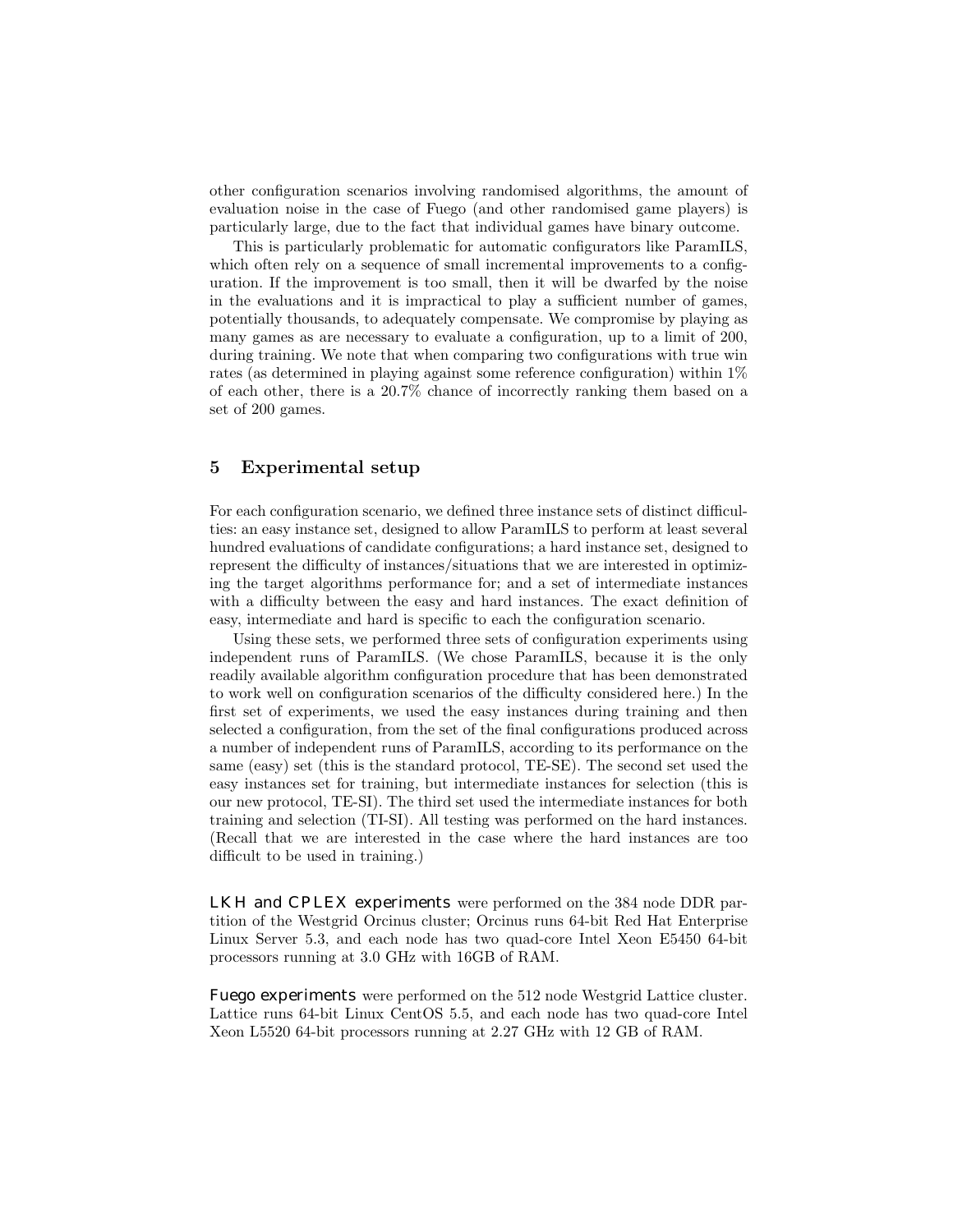#### 5.1 Solving TSP using LKH

The hard instance set consists of 3192 instances containing up to 6000 cities, drawn from both the original TSPLIB and TSPLIB-like instances. The default configuration of LKH takes approximately 214 CPU hours on our reference machines to run on the entire set. The 99th percentile difficulty is 2900 CPU seconds.

The intermediate instance set consists of instances which take the default configuration between 350 and 580 CPU seconds to solve; this range corresponds to between 12.5 and 20 percentile difficulty found in the hard instance set. The default configuration takes approximately 20 CPU hours to run on the entire intermediate instance set. All instances in the intermediate set are drawn from a set of TSPLIB-like instances disjoint from the hard instance set. When used for training, a per-instance cutoff of 780 CPU seconds is used.

The easy instance set consists of instances which take the default configuration between 1 and 52 CPU seconds to solve. The default configuration takes 19 minutes to run on the entire easy instance set. All instances in the easy set are drawn from a set of TSPLIB-like instances disjoint from those used in the hard and intermediate sets. When used for training, a per-instance cutoff of 120 seconds is used.

Using these sets, we performed two sets of configuration experiments. The first set consists of 300 independent 24-hour runs of ParamILS using the easy set for training. The second set consists of 100 independent 24-hour runs of ParamILS using the intermediate set for training.

The TE-SE protocol requires 1459 CPU minutes per run of ParamILS. The TE-SI and TI-SI protocols require 2640 minutes per run of ParamILS.

#### 5.2 Solving MIP using CPLEX

The hard instance set consists of 1650 instances drawn from the set of COR-LAT instances used in [12]. The default configurations takes approximately 11.5 CPU hours to evaluated the entire instance set. The 99th percentile difficulty is 448 CPU seconds.

The intermediate instance set consists of instances which take the default configuration between 54 and 90 seconds to evaluate; this range corresponds to between 12.5 and 20 percentile difficulty found in the hard instance set. The default configuration takes approximately 1.1 CPU hours to evaluate the entire intermediate instance set. The instances in the intermediate instance are disjoint from the hard instance set. When used for training, a per-instance cutoff of 24 CPU seconds is enforced.

The easy instance set consists of instances which take the default configuration between 1 and 10 seconds to evaluate. The default configuration takes approximately 18 CPU minutes to evaluate the entire easy instance set. The easy instance set is disjoint from both the hard and intermediate instance sets. When used for training, a per-instance cutoff of 6 CPU seconds is enforced.

Using these sets, we performed two sets of configuration experiments. The first set consists of 100 independent 24-hour runs of ParamILS using the easy set for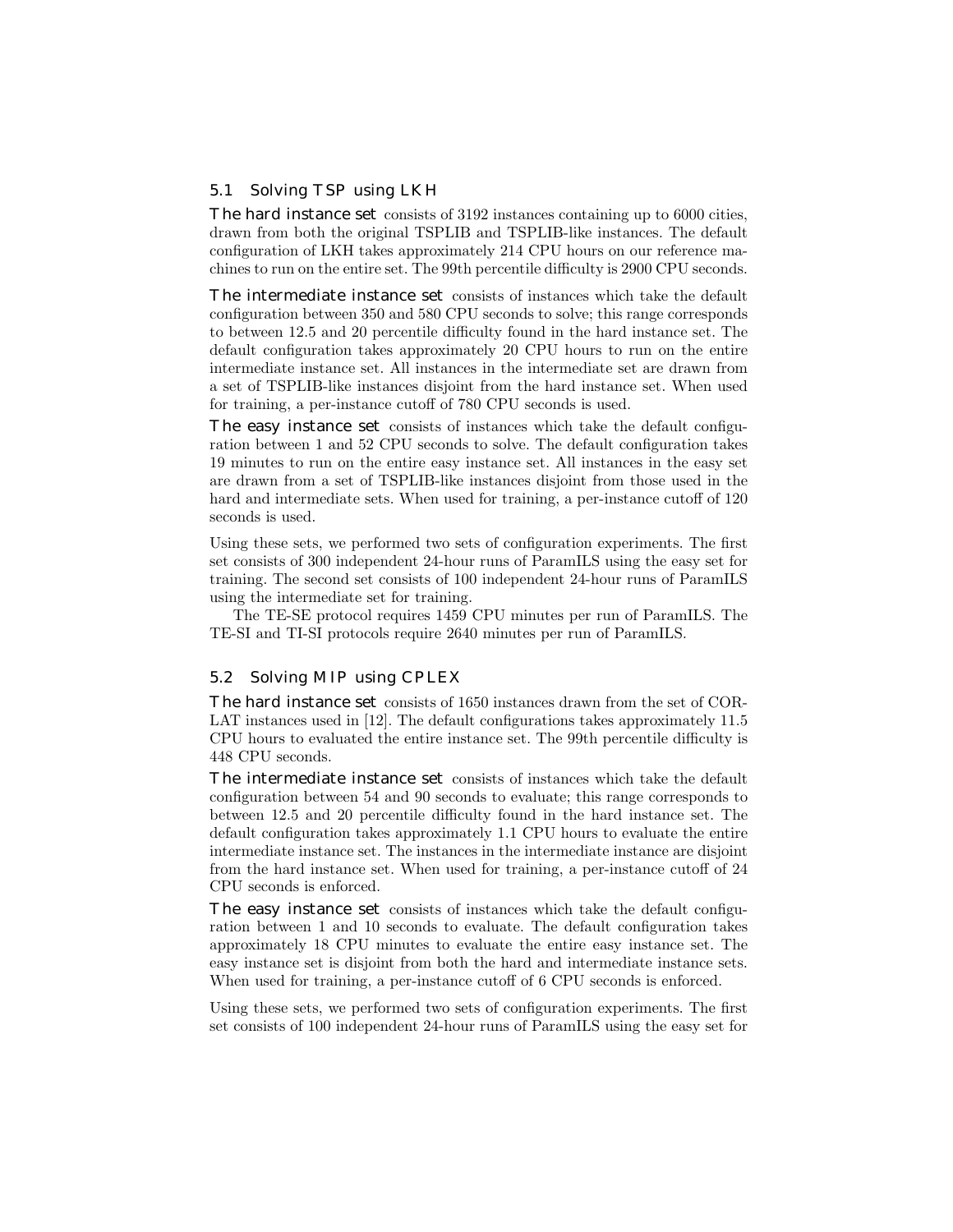training. The second set consists of 100 independent 24-hour runs of ParamILS using the intermediate set for training.

The TE-SE protocol requires 4531 CPU seconds per run of ParamILS. The TE-SI and TI-SI protocols require 7456 seconds per run of ParamILS.

#### 5.3 Playing Go using Fuego

The hard setting consists of playing 5000 games on a  $7 \times 7$  board with 300 000 playouts. For 5000 games there is a [100%, 99.8%, 91%] chance of correctly determining the true win rate of a configuration to within [3%, 2%, 1%].

The intermediate setting consists of playing 1000 games on a  $7 \times 7$  board with 100 000 playouts for selection and 5000 such games for testing. For 1000 games there is a [97%, 88%, 60%] chance of correctly determining the true win rate of a configuration to within [3%, 2%, 1%].

The easy setting consists of playing 1000 games on a  $7 \times 7$  board with 10000 playouts for selection and 5000 such games for testing,

Using these sets, we performed two sets of configuration experiments. The first set consists of 80 independent 24-hour runs of ParamILS using the easy set for training. The second set consists of 80 independent 24-hour runs of ParamILS using the intermediate set for training. Each set of configuration experiments is split evenly across configuring for playing black or playing white.

The TE-SE protocol requires 5904 CPU hour per run of ParamILS. The TE-SI and TI-SI protocols require 7200 hours per run of ParamILS.

#### 6 Results

We are interested in how effective the TE-SI protocol is in a typical setting where 10–25 independent runs of the configuration procedure are performed (tyically in parallel). To assess the variation in the results of such configuration experiments, we have performed a significantly higher number of configurator runs for each of our configuration scenarios and then performed a bootstrap analysis based on the data thus obtained.

For a specific protocol and a target number  $n$  of ParamILS runs, we generated 100 000 bootstrap samples by selecting, with replacement, the configurations obtained from the  $n$  runs. For each such sample  $R$ , we chose a configuration according to the selection criteria of the protocol under investigation and used the performance of that configuration on the testing set as the result of R.

We present the results from these analyses in two ways. In Table 1, we show the median performance of the bootstrap samples for each protocol when using different numbers of independent ParamILS runs and overall CPU time budget. In Figure 2, we show the median performance and the ranged spanned by the 5th and 95th percentile performance of bootstrap samples versus total CPU time budget. For reference, we also show the quality of the default and of the best known configuration for each scenario. The data in Table 1 thus represents several time slices from Figure 2.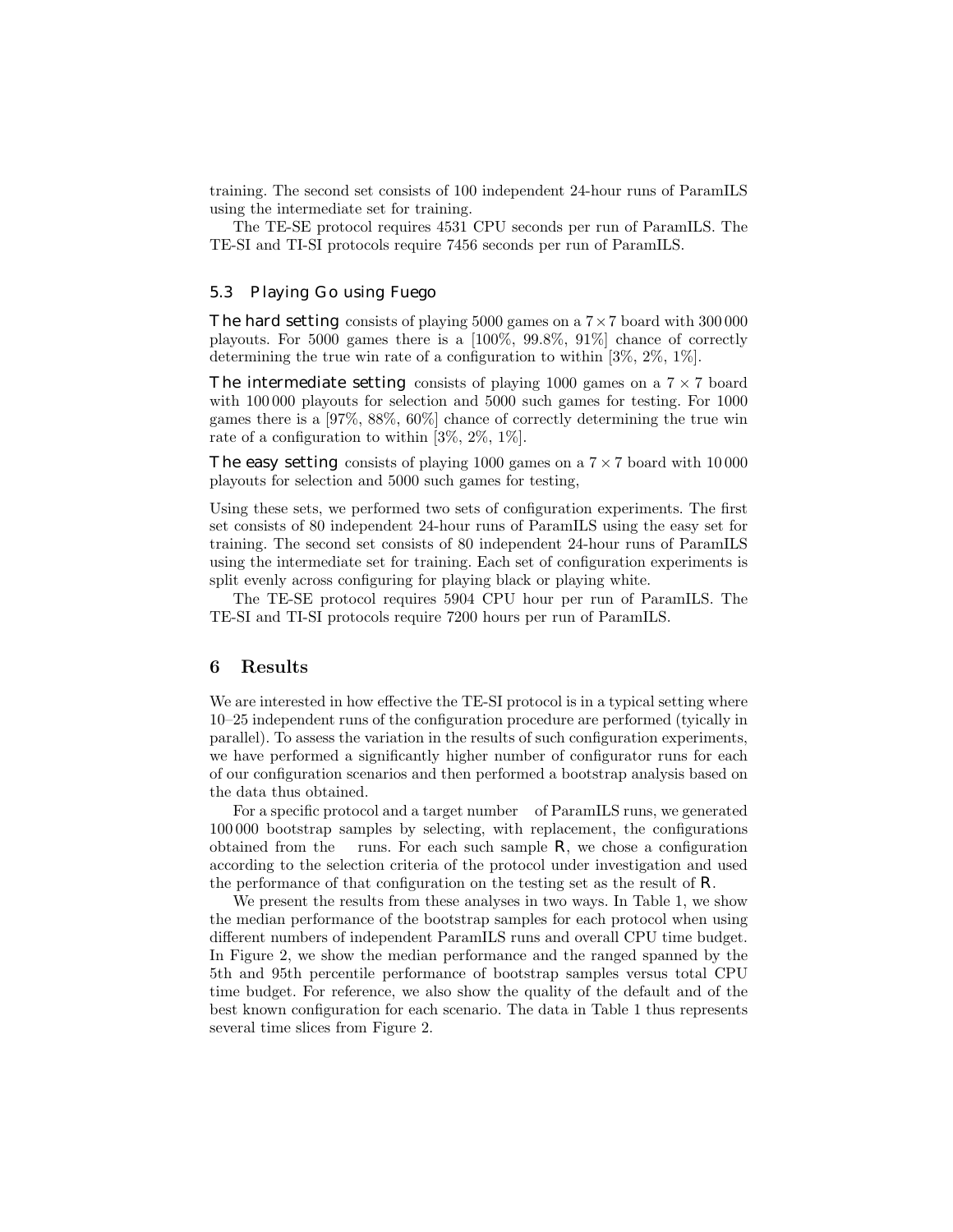Table 1. Overview of the speedup versus the default, for LKH and CPLEX, and the win rate versus the default, for Fuego, during testing for the configurations found by the three protocols. The performance of each configuration on the instances/settings used for selection is shown in parentheses. Values presented are the medians over 100 000 bootstrapped samples. The best known performance on easy, intermediate and testing instance sets / settings are provided for reference. Configurations shown in the CPU Time column are highlighted in the scatter plots in Figures 1, 3 and 4.

|               | Speedup Factor (PAR10) vs Default Configuration                      |    |                                                                                                                                                               |                                                                                     |                              |            |            |  |  |
|---------------|----------------------------------------------------------------------|----|---------------------------------------------------------------------------------------------------------------------------------------------------------------|-------------------------------------------------------------------------------------|------------------------------|------------|------------|--|--|
| <b>LKH</b>    | best easy: 5.29, best intermediate: 2.58, best testing: 3.19         |    |                                                                                                                                                               |                                                                                     |                              |            |            |  |  |
|               | Runs of ParamILS                                                     |    |                                                                                                                                                               |                                                                                     | CPU Time                     |            |            |  |  |
|               | 10                                                                   | 25 | 50 <sub>l</sub>                                                                                                                                               |                                                                                     | $\overline{20 \text{ Days}}$ | 50 Days    | $100$ Days |  |  |
| train easy    |                                                                      |    |                                                                                                                                                               | $0.82$ (2.78) $0.73$ (3.47) $0.67$ (4.09) $0.76$ (3.26) $0.67$ (4.09) $0.61$ (4.88) |                              |            |            |  |  |
| select easy   |                                                                      |    |                                                                                                                                                               |                                                                                     |                              |            |            |  |  |
| train easy    |                                                                      |    | 1.29 (1.29) 1.52 (1.59) 1.71 (1.84) 1.29 (1.31) 1.52 (1.61) 1.71 (1.98)                                                                                       |                                                                                     |                              |            |            |  |  |
| select inter. |                                                                      |    |                                                                                                                                                               |                                                                                     |                              |            |            |  |  |
| train inter.  |                                                                      |    | $(0.92 \ (1.25) \ 0.97 \ (2.06) \ 0.97 \ (2.08) \ 0.92 \ (1.25) \ 0.97 \ (2.06) \ 0.97 \ (2.08)$                                                              |                                                                                     |                              |            |            |  |  |
| select inter. |                                                                      |    |                                                                                                                                                               |                                                                                     |                              |            |            |  |  |
| <b>CPLEX</b>  | best easy: $1.53$ , best intermediate: $2.77$ , best testing: $3.03$ |    |                                                                                                                                                               |                                                                                     |                              |            |            |  |  |
|               | Runs of ParamILS                                                     |    |                                                                                                                                                               | CPU Time                                                                            |                              |            |            |  |  |
|               | 10                                                                   | 25 | 50 <sub>l</sub>                                                                                                                                               |                                                                                     | $1$ Day                      | $2.5$ Days | 5 Days     |  |  |
| train easy    | 1.63(1.20)                                                           |    | $1.63$ (1.26) 1.61 (1.38) 1.63 (1.23) 1.61 (1.26) 2.36 (1.53)                                                                                                 |                                                                                     |                              |            |            |  |  |
| select easy   |                                                                      |    |                                                                                                                                                               |                                                                                     |                              |            |            |  |  |
| train easy    |                                                                      |    | $\vert 1.94 \vert (1.54) \vert 2.24 \vert (1.83) \vert 2.64 \vert (1.92) \vert \vert 2.00 \vert (1.54) \vert 2.36 \vert (1.83) \vert 2.64 \vert (1.92) \vert$ |                                                                                     |                              |            |            |  |  |
| select inter. |                                                                      |    |                                                                                                                                                               |                                                                                     |                              |            |            |  |  |
| train inter.  |                                                                      |    | 1.65 $(1.63)$ 1.96 $(1.88)$ 1.98 $(1.99)$ 1.87 $(1.71)$ 1.98 $(1.88)$ 1.98 $(1.99)$                                                                           |                                                                                     |                              |            |            |  |  |
| select inter. |                                                                      |    |                                                                                                                                                               |                                                                                     |                              |            |            |  |  |

|                                                                                       | Relative Win Rate (Configuration Win Rate / Default Win Rate)        |                  |                 |                                                                                                                                                         |         |            |  |  |  |
|---------------------------------------------------------------------------------------|----------------------------------------------------------------------|------------------|-----------------|---------------------------------------------------------------------------------------------------------------------------------------------------------|---------|------------|--|--|--|
| Fuego - Black                                                                         | best easy: $1.04$ , best intermediate: $1.21$ , best testing: $1.22$ |                  |                 |                                                                                                                                                         |         |            |  |  |  |
|                                                                                       |                                                                      | Runs of ParamILS |                 | CPU Time                                                                                                                                                |         |            |  |  |  |
|                                                                                       | 10                                                                   | 15               | <b>30</b>       | $50$ Days                                                                                                                                               | 75 Days | 150 Days   |  |  |  |
| train easy                                                                            |                                                                      |                  |                 | $1.08(1.02)$ $1.08(1.02)$ $0.94(1.04)$ $1.08(1.02)$ $1.08(1.02)$ $0.94(1.04)$                                                                           |         |            |  |  |  |
| select easy                                                                           |                                                                      |                  |                 |                                                                                                                                                         |         |            |  |  |  |
| train easy                                                                            |                                                                      |                  |                 | $\vert 1.12 \vert (1.17) \vert 1.13 \vert (1.20) \vert 1.17 \vert (1.21) \vert 1.12 \vert (1.17) \vert 1.13 \vert (1.20) \vert 1.17 \vert (1.21) \vert$ |         |            |  |  |  |
| select inter.                                                                         |                                                                      |                  |                 |                                                                                                                                                         |         |            |  |  |  |
| train inter.                                                                          |                                                                      |                  |                 | 1.10 $(1.10)$ 1.06 $(1.21)$ 1.06 $(1.21)$ 1.10 $(1.10)$ 1.06 $(1.21)$ 1.06 $(1.21)$                                                                     |         |            |  |  |  |
| select inter.                                                                         |                                                                      |                  |                 |                                                                                                                                                         |         |            |  |  |  |
| best easy: $1.07$ , best intermediate: $1.13$ , best testing: $1.45$<br>Fuego - White |                                                                      |                  |                 |                                                                                                                                                         |         |            |  |  |  |
|                                                                                       | Runs of ParamILS                                                     |                  |                 | CPU Time                                                                                                                                                |         |            |  |  |  |
|                                                                                       | 10                                                                   | 15               | 30 <sup>1</sup> | $50$ Day                                                                                                                                                | 75 Days | $150$ Days |  |  |  |
| train easy                                                                            |                                                                      |                  |                 | 1.13 $(1.05)$ 1.13 $(1.05)$ 1.25 $(1.07)$ 1.13 $(1.05)$ 1.13 $(1.05)$ 1.25 $(1.07)$                                                                     |         |            |  |  |  |
| select easy                                                                           |                                                                      |                  |                 |                                                                                                                                                         |         |            |  |  |  |
| train easy                                                                            |                                                                      |                  |                 | 1.27 $(1.08)$ 1.41 $(1.13)$ 1.41 $(1.13)$ 1.27 $(1.08)$ 1.41 $(1.13)$ 1.41 $(1.13)$                                                                     |         |            |  |  |  |
| select inter.                                                                         |                                                                      |                  |                 |                                                                                                                                                         |         |            |  |  |  |
| train inter.                                                                          |                                                                      |                  |                 | <b>1.32</b> (1.12) 1.32 (1.12) 1.34 (1.12) <b>1.32</b> (1.12) 1.32 (1.12) 1.34 (1.12)                                                                   |         |            |  |  |  |
| select inter.                                                                         |                                                                      |                  |                 |                                                                                                                                                         |         |            |  |  |  |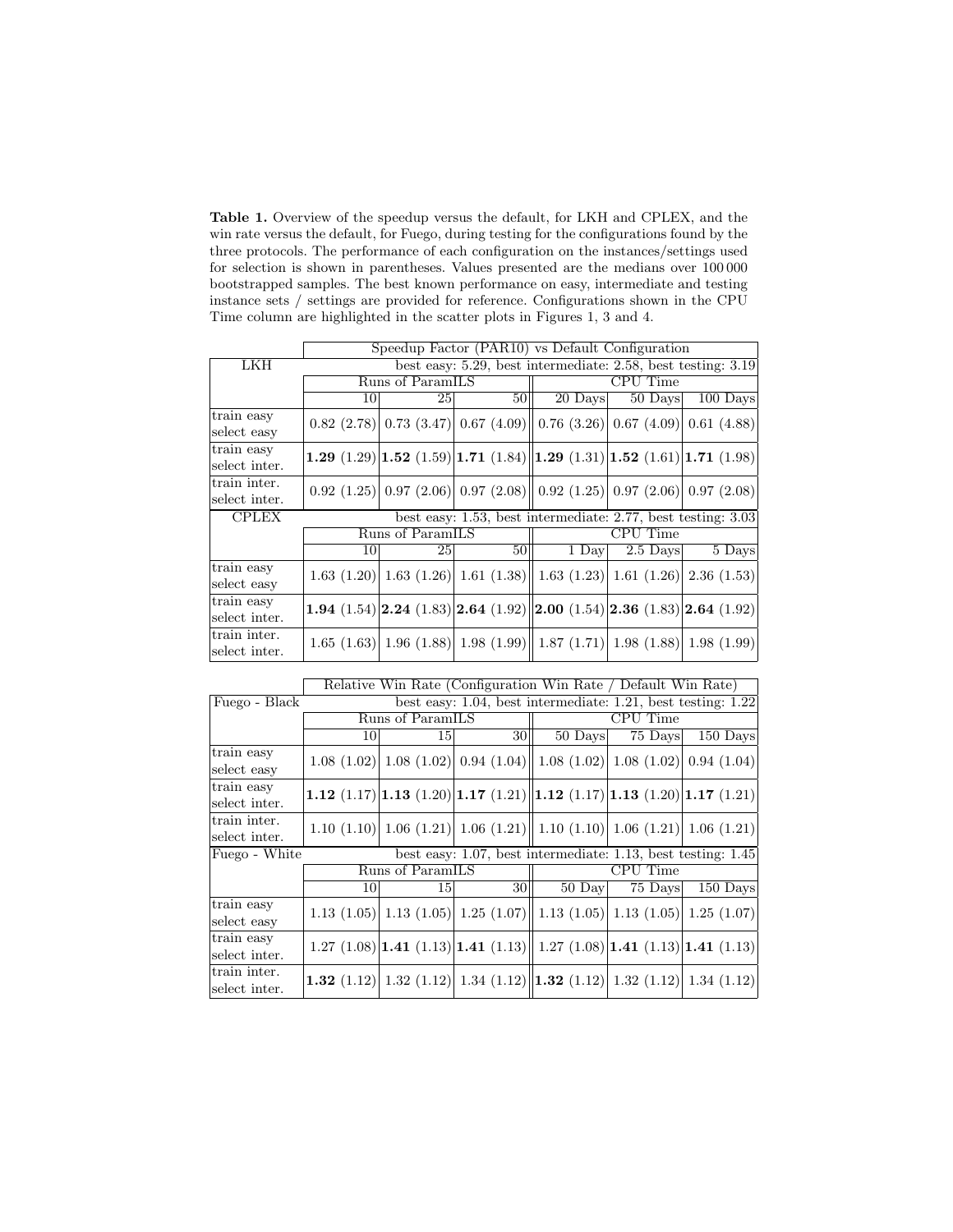

Fig. 2. Relative performance of the configurations found using the three protocols versus overall CPU time budget spent, including the median and [5th,95th] percentiles over 100 000 bootstrapped samples for every protocol as well as the quality of the default and best known configurations for reference. For all three configuration scenarios, the TE-SI protocol yields the best overall results.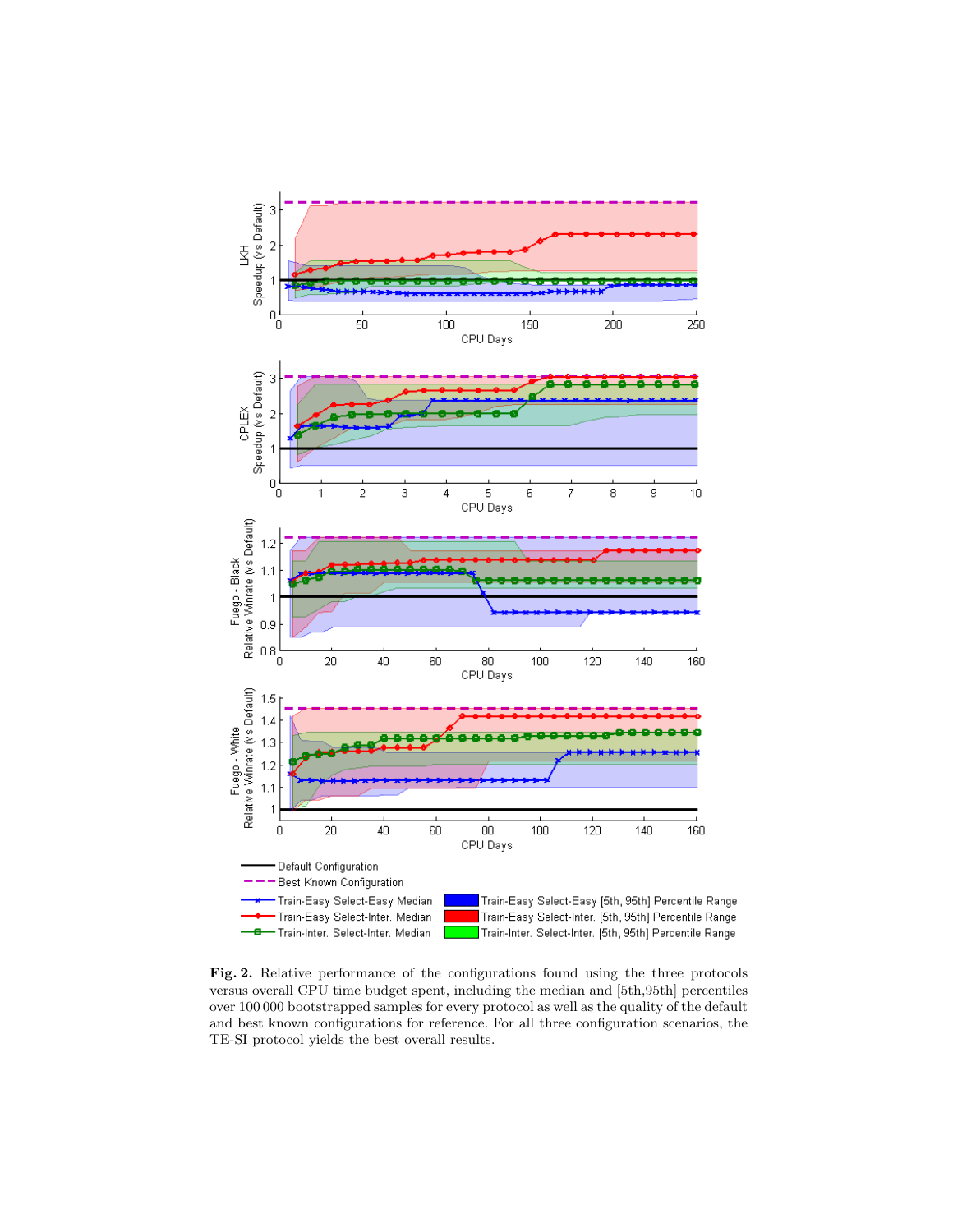

Fig. 3. Comparison between the selection and testing (PAR10) speedup, relative to the default configurations, for configurations of LKH found by 300 runs of ParamILS using TE-SI (left pane) and 100 runs of ParamILS using TI-SI (right pane). Configurations shown in the CPU time column of Table 1 are filled in and coloured red. The size of the points for these configurations corresponds to the time required to find them.

#### 6.1 Results for con guring LKH

The TE-SI protocol was able to reliably improve upon the default configuration (see Fig. 2). The other two protocols tend to either produce configurations with quality similar to the default (TI-SI) or notably worse than the default (TE-SE).

Our bootstrap analysis reveals that for small overall time budgets, there is a 5% chance for both the TE-SE and the TI-SI protocols to produce configurations which perform better than the default (see 95th percentile curve). However, as the CPU time budget is increased to 100 CPU days and beyond, this probability decreases significantly. The reason underlying this phenomenon is apparent from Figures 1 and 3: Both protocols encounter, with some probability, configurations with excellent selection performance but poor testing performance, and as more runs of ParamILS are performed, the chances of obtaining at least one such misleading configuration increases. We note that the precise location and magnitude of the drop in 95th percentile shown here depends on the set of runs from which we obtained our bootstrapped samples and would likely be somewhat different if the entire experiment were repeated. However, we expect that drops of some magnitude are likely to occur.

#### 6.2 Results for con guring CPLEX

This is a scenario where the standard protocol is known to be effective [12], and this result is confirmed by our results shown in Figure 2. While both protocols that select on intermediate are able to reliably found and selected good configurations, the protocol we propose generally provides the best results. For TE-SE there is still a significant ( $\geq$  5%) chance that the final configuration selected will be worse than the default; this is can be attributed to two configurations found, see Figure 4, with training speedups between 1.3 and 1.4 and testing speedups of 0.5.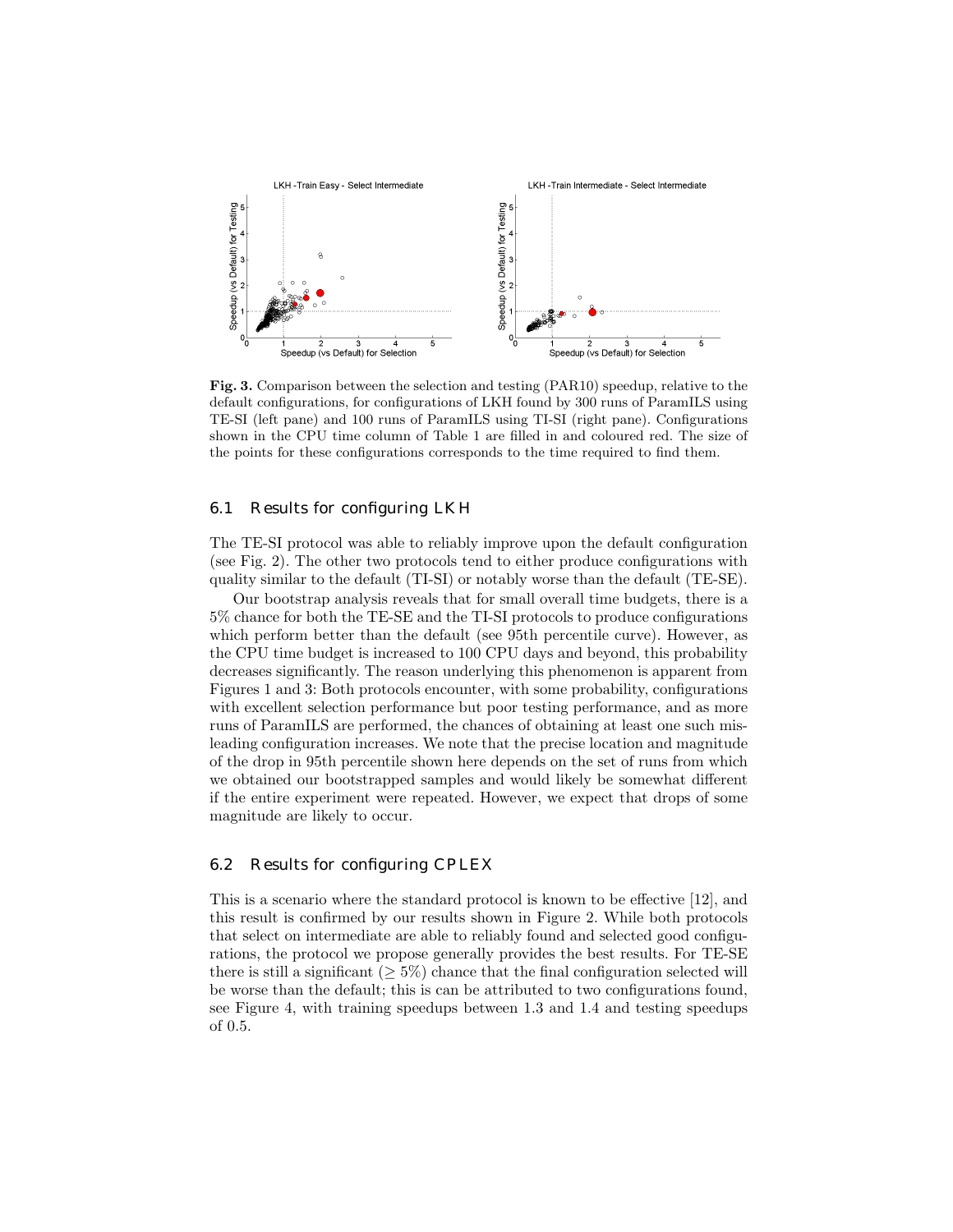Similar to the results for LKH, there is a decrease in the 95th percentile quality for configurations found using TE-SE. Again, this can be explained by the existence of misleading configurations seen in Figure 4.

#### 6.3 Results for con guring Fuego

Like the previous scenarios, using the TE-SI protocol provides the best overall performance when configuring Fuego for either playing black or white (see Figure 2). Interestingly, our results indicate that it is much easier to improve upon the default configuration of Fuego for playing white, and the majority of configurations found by all three protocols for playing white were indeed better than the default, see Figure 2.

Similar to the other scenarios the TE-SE protocol suffered degrading performance when given additional computational resources, but surprisingly, the TI-SI protocol suffered from this as well when configuring for playing black. Looking at Figure 4, we can see that this is due to the presence of one outlier of particularly good quality (w.r.t. testing quality).

We are only presenting the scatter plots for configurations of Fuego trained to play black due to limited space. The results were qualitatively similar.

#### 7 Conclusions and future work

In this paper we have shown that the TE-SI protocol provides benefit over the alternatives whenever it is infeasible to train directly for the intended use case of an algorithm given the available computational resources. Our simple modification to the standard protocol for using automated configurators does not require any modification to the underlying configurator and allows existing experiments to be reused. We have then demonstrated, through a large empirical study, the effectiveness of the TE-SI protocol across three different configuration scenarios. For solving MIP with CPLEX, a scenario where the standard TE-SE protocol is known to be effective, the TE-SI protocol was able to improve upon the results of the standard protocol for short configurator runs; we believe it will continue to provide benefit for longer runs using harder instance and currently investigate this hypothesis. In the other two scenarios, where the standard protocol is either unable (for solving TSP using LKH) or unlikely (for playing Go using Fuego) to yield good configurations, the TE-SI protocol is reliably able to produce better configurations than both the TE-SE and TI-SI protocols and facilitates substantial improvements over the default configurations.

We see three main avenues for future work. First, we are currently extending the analysis of our new protocol by testing it on additional configuration scenarios, including CPLEX 12.3 applied to a harder set of MIP instances, based on real-world data modeling the spread of red-cockaded woodpeckers [3], as well as Concorde [5], the state-of-the-art complete TSP solver, on TSPLIB instances. We also plan to evaluate how well our new protocol works in conjunction with other algorithm configuration procedures, in particular, the latest version of SMAC [13]. Second, we have begun to investigate the use of predictive models in improving the effectiveness of selecting configurations. Finally, we plan to apply the methods presented in this paper as well as any that result from future work to configuring new versions of Fuego for upcoming Go competitions.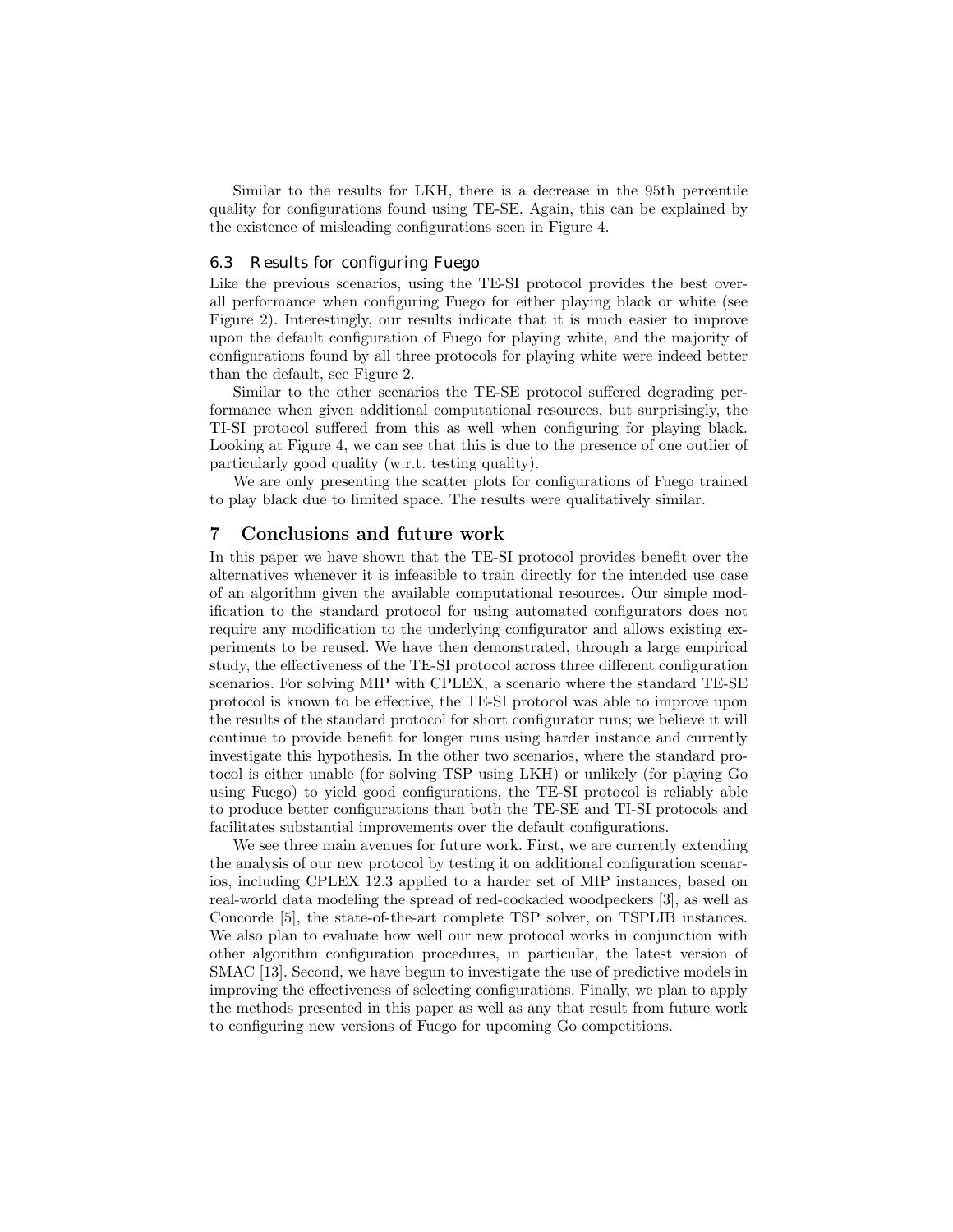

Fig. 4. Comparison between the selection and testing performance of CPLEX (left side), measuring PAR10 speedup, and Fuego (right side) trained for playing black, measuring relative winrate, found by multiple independent runs (100 for CPLEX and 40 for Fuego) of ParamILS using the TE-SE (top), TE-SI (middle) and TI-SI (bottom) protocols. Configurations shown in the CPU Time column of Table 1 are filled in and coloured red. The size of the points for these configurations corresponds to the time required to find them.